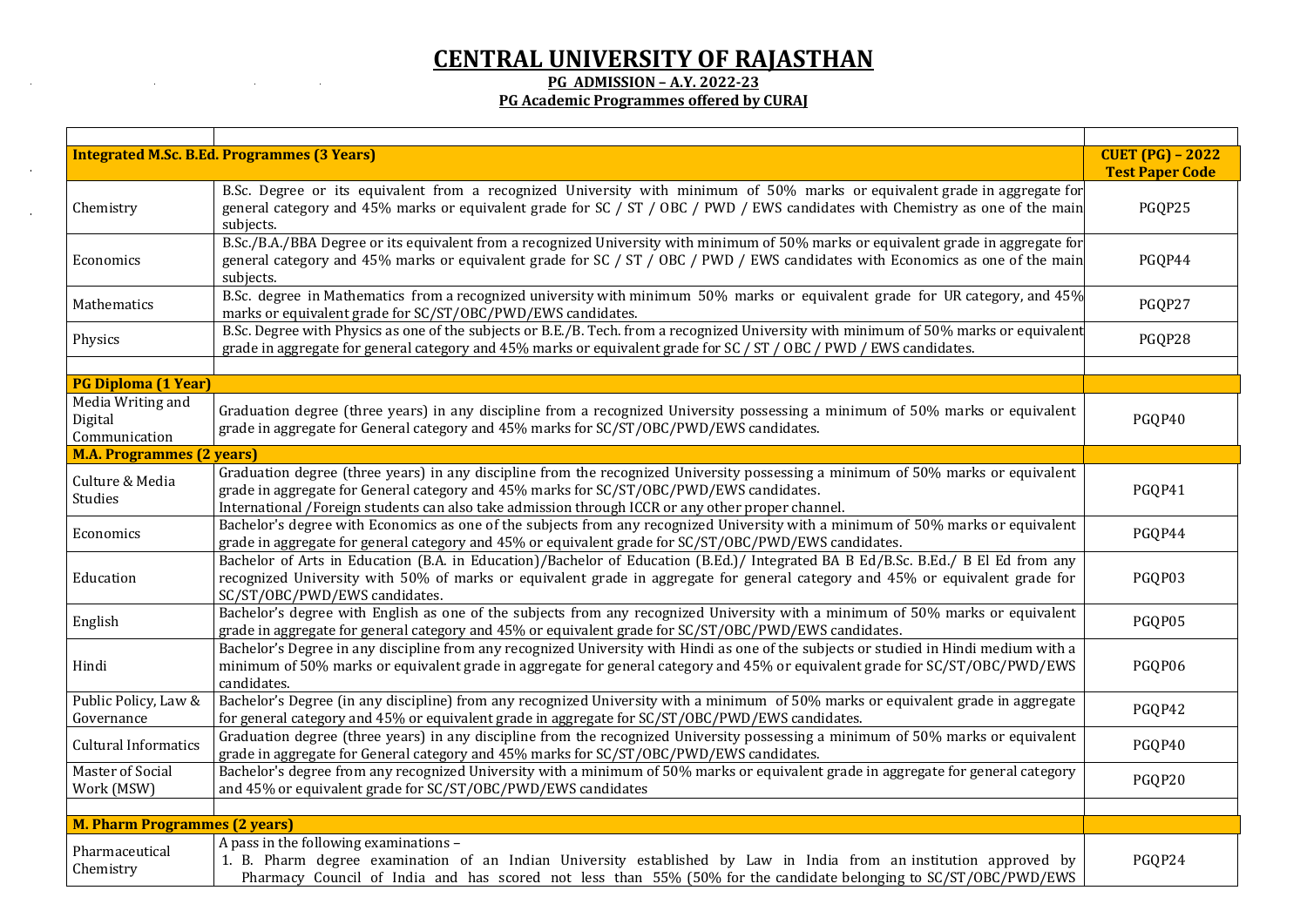|                                                 | category) of the maximum marks (aggregate of four years of B. Pharm).<br>2. Every student should have obtained Registration with the State Pharmacy Council or should obtain the same within one month from<br>the date of his admission, failing which the admission of the candidate shall be cancelled.                                                                                                                                                                                                                                                                                     |        |
|-------------------------------------------------|------------------------------------------------------------------------------------------------------------------------------------------------------------------------------------------------------------------------------------------------------------------------------------------------------------------------------------------------------------------------------------------------------------------------------------------------------------------------------------------------------------------------------------------------------------------------------------------------|--------|
| Pharmaceutics                                   | A pass in the following examinations -<br>1. B. Pharm degree examination of an Indian University established by Law in India from an institution approved by<br>Pharmacy Council of India and has scored not less than 55% (50% for the candidate belonging to SC/ST/OBC/PWD/EWS<br>category) of the maximum marks (aggregate of four years of B. Pharm).<br>2. Every student should have obtained Registration with the State Pharmacy Council or should obtain the same within one month from<br>the date of his admission, failing which the admission of the candidate shall be cancelled. | PGQP24 |
| <b>M.Sc. Programmes (2 Years)</b>               |                                                                                                                                                                                                                                                                                                                                                                                                                                                                                                                                                                                                |        |
| Atmospheric Science                             | Bachelor's degree from a recognized University in any discipline of Science (with Physics as one of the core subject)/Engineering with<br>minimum of 50% marks or equivalent grade in aggregate for general category and 45% or equivalent grade for SC/ST/OBC/PWD/EWS<br>candidates.                                                                                                                                                                                                                                                                                                          | PGQP34 |
| Biochemistry                                    | Bachelor's degree in Microbiology/Zoology/Botany/Life Sciences/Biochemistry/ Genetics/Biotechnology/Medicine/Pharmacy/any<br>other discipline of Biological Sciences with a minimum of 50% marks (or equivalent grade) in aggregate for general category and 45%<br>(or equivalent grade) for SC/ST/OBC/PWD/EWS candidates.                                                                                                                                                                                                                                                                    | PGQP22 |
| Biotechnology                                   | Bachelor's degree in Microbiology/Zoology/Botany/Life Sciences/Biochemistry/ Genetics/Biotechnology/Medicine/Pharmacy/any<br>other discipline of Biological Sciences with a minimum of 50% marks (or equivalent grade) in aggregate for general category and 45%<br>(or equivalent grade) for SC/ST/OBC/PWD/EWS candidates.                                                                                                                                                                                                                                                                    | PGQP22 |
| Chemistry                                       | B.Sc. degree or its equivalent from a recognized University with minimum of 50% of marks or equivalent grade in aggregate for general<br>category and 45% or equivalent grade for SC/ST/OBC/PWD/EWS candidates with Chemistry as one of the main subjects.                                                                                                                                                                                                                                                                                                                                     | PGQP25 |
| <b>Computer Science</b>                         | Following degree holders from recognized Universities with minimum score of 50% marks in graduation for general category and<br>minimum 45% marks for reserved categories are eligible:<br>BCA/B.Sc. Computer Science/B. Sc. IT/B. Tech. Comp Engg/B. Tech. IT/ or equivalent.<br>1.<br>B. Sc. With Computer Science as one of the subject at Graduation Level.<br>2.<br>Graduation with Mathematics and 12 <sup>th</sup> in Science Stream.                                                                                                                                                   | PGQP26 |
| <b>Computer Science</b><br>(Big Data Analytics) | Following degree holders from recognized Universities with minimum score of 50% marks in graduation for general category and<br>minimum 45% marks for reserved categories are eligible:<br>B.Sc. with Computer Science/Information Technology and Mathematics/Statistics as one of the subjects.<br>1.<br>B. E. / B. Tech. in Computer Science / Information Technology or related streams.<br>2.                                                                                                                                                                                              | PGQP26 |
| Environmental<br>Science                        | Bachelor's degree from a recognized University in any discipline of Science/ Engineering with a minimum of 50% marks or equivalent<br>grade in aggregate for general category and 45% or equivalent grade for SC/ST/OBC/PWD/EWS candidates.                                                                                                                                                                                                                                                                                                                                                    | PGQP32 |
| Microbiology                                    | Bachelor's degree in Microbiology/Zoology/Botany/Life Sciences/Biochemistry/ Genetics/Biotechnology/Medicine/Pharmacy/any<br>other discipline of Biological Sciences with a minimum of 50% marks (or equivalent grade) in aggregate for general category and 45%<br>(or equivalent grade) for SC/ST/OBC/PWD/EWS candidates.                                                                                                                                                                                                                                                                    | PGQP22 |
| Statistics                                      | An undergraduate student having B.Sc./B.A. in Statistics/Mathematics with<br>1. Statistics as a subject for minimum of two years in annual system or<br>2. have a minimum of 4 papers from core Statistics as prescribed in model curriculum of UGC in the semester system and should have<br>a minimum of 50% marks in the graduation, provided that the candidate has 45% or equivalent grade for SC/ST/OBC/PWD/EWS<br>candidates.                                                                                                                                                           | PGQP29 |
| Mathematics                                     | B.Sc. degree in Mathematics from a recognized university with minimum 50% marks or equivalent grade for general category, and<br>45% marks or equivalent grade for SC/ST/OBC/PWD/EWS candidates.                                                                                                                                                                                                                                                                                                                                                                                               | PGQP27 |
| Physics                                         | B.E./B. Tech. or B.Sc. Degree with Physics as one of the subject from a recognized University with minimum of 50% marks or equivalent<br>grade in aggregate for general category and 45% marks or equivalent grade for SC / ST / OBC / PWD / EWS candidates.                                                                                                                                                                                                                                                                                                                                   | PGQP28 |
| Yoga Therapy                                    | Bachelor's Degree in any discipline of Science or Bachelor's degree in Yoga with not less than 50% marks or equivalent grade in<br>aggregate from a recognized University. Up to 5% relaxation in the minimum requirement of marks is granted to SC/ST/OBC/PWD<br>candidates.                                                                                                                                                                                                                                                                                                                  | PGQP36 |